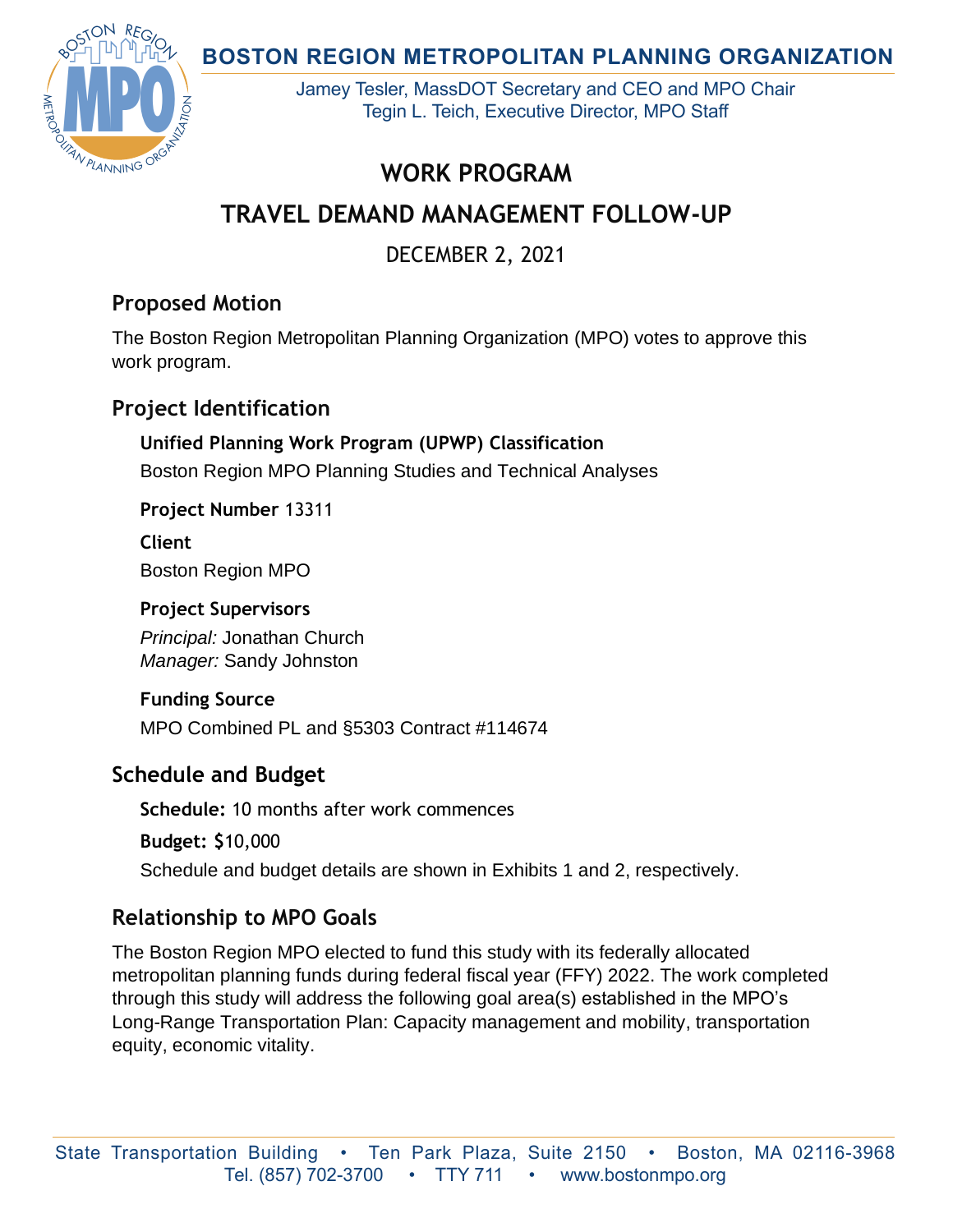## **Background**

In recent years, regional stakeholders have expressed interest to MPO staff regarding Travel Demand Management (TDM). <sup>1</sup> Specifically, staff have heard that TDM practice in the Boston area is highly fragmented, with each municipality developing and administering different rules; much of the management is delegated to transportation management associations (TMA); and there is very limited involvement from higher levels of government. During FFY 2021, staff sponsored two public forums on TDM through the FFY 2021 UPWP study Regional TDM Strategies Coordination. Both forums, arranged in coordination with Metropolitan Area Planning Council and topic experts, were successful, attracting several hundred attendees. To follow up on this success, the MPO chose to fund a follow-up task in the FFY 2022 UPWP, encompassing both continued engagement and analysis of a potential role for the MPO in TDM. In turn, the findings of this study will inform the MPO's upcoming Long-Range Transportation Plan. Throughout, work on this task will especially focus on impacts from the pandemic and on implementation of an equity lens in TDM work.

## **Objective(s)**

- 1. Research peer MPO TDM practice
- 2. Continue regional stakeholder engagement and document need(s) relating to TDM in the Boston MPO region
- 3. Identify potential roles that the MPO and its staff could assume to improve TDM in the region

## **Work Description**

#### **Task 1 Research MPO Involvement in TDM**

This task will involve researching how other MPOs have engaged with TDM work. Research will include both a literature review and interviews and will focus on MPOs with similar governance structures and metropolitan areas to the Boston MPO.

<sup>1</sup> MAPC's 2015 report "Transportation Demand Management Case Studies and Regulations" [\(http://www.mapc.org/wp-content/uploads/2017/10/TDM-FINAL-REPORT-7\\_15\\_0.pdf\)\)](http://www.mapc.org/wp-content/uploads/2017/10/TDM-FINAL-REPORT-7_15_0.pdf)) defines TDM as "a package of policies and programs that are designed to reduce drive-alone trips and enable the transportation system to function more effectively and efficiently through measures that shift passengers from single-occupancy vehicle (SOV) travel. Specifically, TDM encourages using alternative travel modes (bicycling, walking, and transit); promoting alternatives to SOV travel (teleworking, ridesharing including carpooling and vanpooling); increasing the number of passengers in vehicles (carpooling and vanpooling); and eliminating the need for some trips altogether (compressed work week)."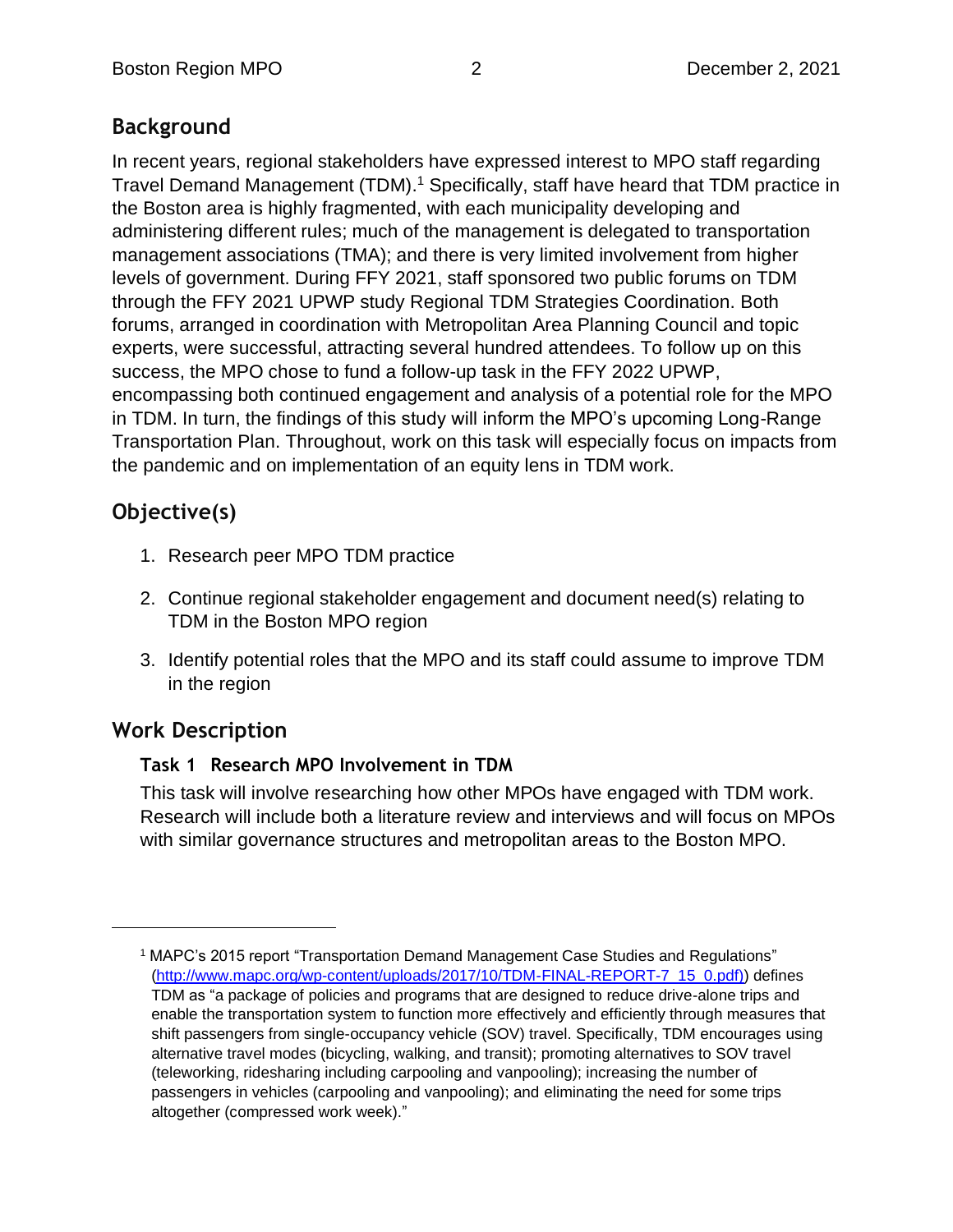#### *Subtask 1.1 Identify Peer MPOs for Research*

Beginning with the peer MPOs defined in the CTPS strategic plan, staff will create a list of peer MPOs engaged in TDM practice.

#### *Subtask 1.2 Conduct Literature Review*

Staff will review the websites, LRTPs, Transportation Improvement Plans, and UPWPs of identified peer MPOs to understand their involvement in TDM-related work. Staff will then document findings in a format that can later be translated into a memo for presentation to the MPO.

#### *Subtask 1.3 Conduct Interviews*

Based on the findings of the literature review, staff will conduct targeted interviews or discussions with staff from peer MPOs and potentially other stakeholders about their work.

#### *Products of Task 1*

The products of Task 1 will include staff familiarization with the state of MPO TDM work, documentation of findings, and potentially the building of a network of peer professionals for consultation and networking.

#### **Task 2 Consult with Regional Stakeholders**

Throughout the period of this study, MPO staff will consult with regional stakeholders about regional TDM needs and what role the MPO could potentially play. Discussions that are part of this task will be informed by lessons from FFY 2021 TDM work as well as items learned in Task 1.

#### *Subtask 2.1 Consult with Municipal Planners*

During FFY 2021, MPO staff built meaningful relationships with several municipal planners engaged in TDM work within the MPO region. During FFY 2022, we will seek to deepen those relationships, as well as engage other municipal planners, especially those in more suburban municipalities who may have more limited resources. Possible avenues of engagement include personal interviews; small focus groups; and a survey of all regional municipalities that would gauge interest in TDM and its various components. This engagement will allow staff to identify regional TDM needs that the MPO may be able to help address.

#### *Subtask 2.2 Engage TMAs*

Much TDM work in the Boston region is executed through TMAs. TMAs generally represent private employers, although in some circumstances they may also include municipalities. Because of their specific focus, TMAs can provide rich information, but they often do not engage with regional-level planning or coordination. Staff will meet one-on-one and in small groups with TMA staff and board members to determine their needs and level of interest in engaging with potential regional-level TDM work.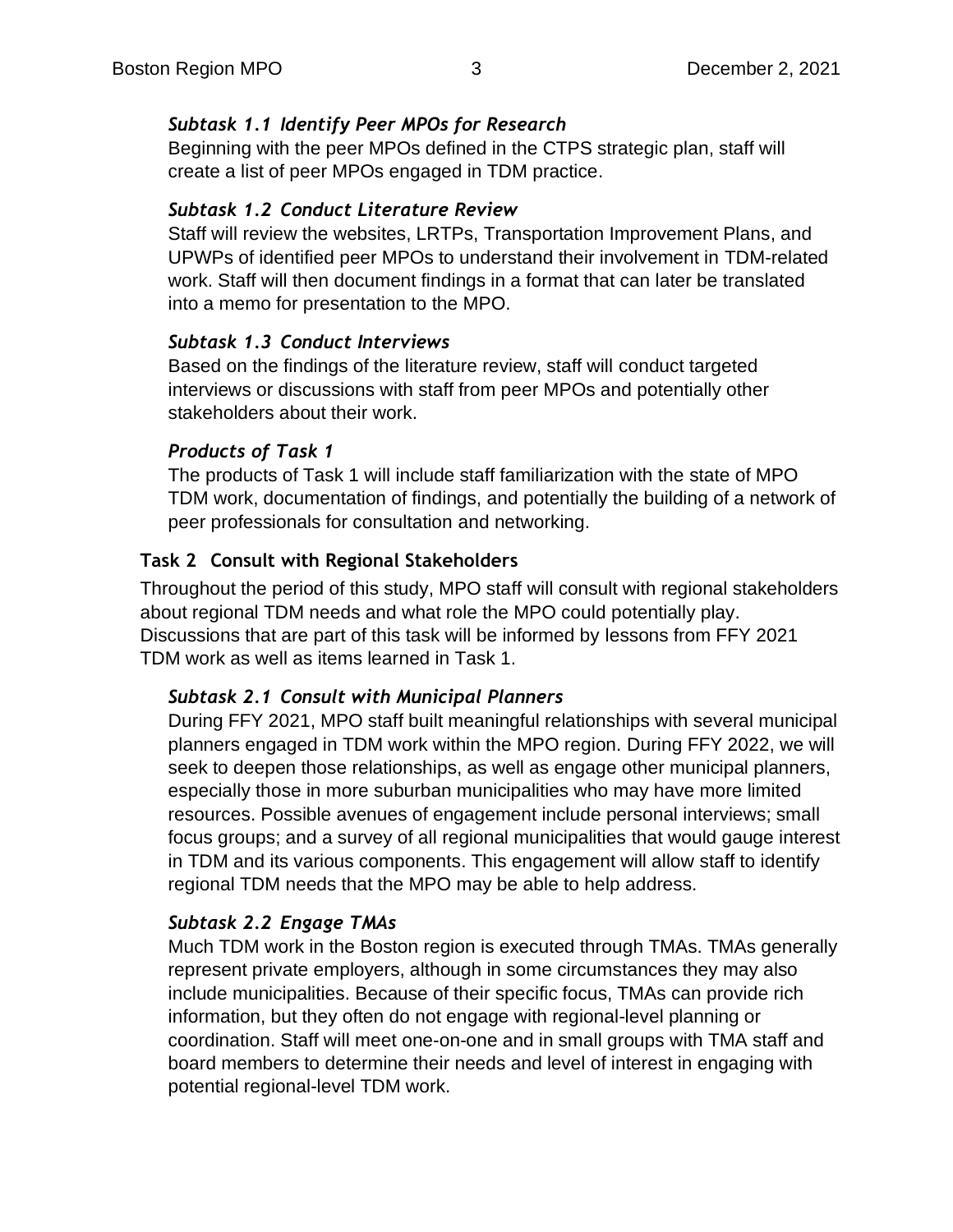#### *Subtask 2.3 Hold Public Event(s)*

In addition to the personal-level engagement in the previous two subtasks, staff will offer at least one open house-type event that will be open to the public and offer an opportunity to give input on potential regional TDM opportunities.

#### *Products of Task 2*

Products of Task 2 will include deepened regional relationships on TDM; documentation of needs; and an understanding of regional stakeholders' ideas for the MPO's role in TDM.

#### **Task 3 Report to the MPO**

Toward the end of the FFY, staff will document findings from Tasks 1 and 2 and report to the MPO with recommendations and/or options for MPO engagement with TDM work.

#### *Subtask 3.1 Write Memorandum*

Staff will write a short memorandum summarizing results from Tasks 1 and 2 and any resulting recommendations for the MPO. The memorandum may include accompanying materials documenting more findings.

#### *Subtask 3.2 Report to MPO*

Staff will report findings at an MPO meeting and engage the MPO in a conversation about next steps, including whether and how the MPO should engage with TDM work.

#### *Products of Task 3*

A memorandum, presentation, and potentially consensus guidance from the MPO on a course of action for future FFYs.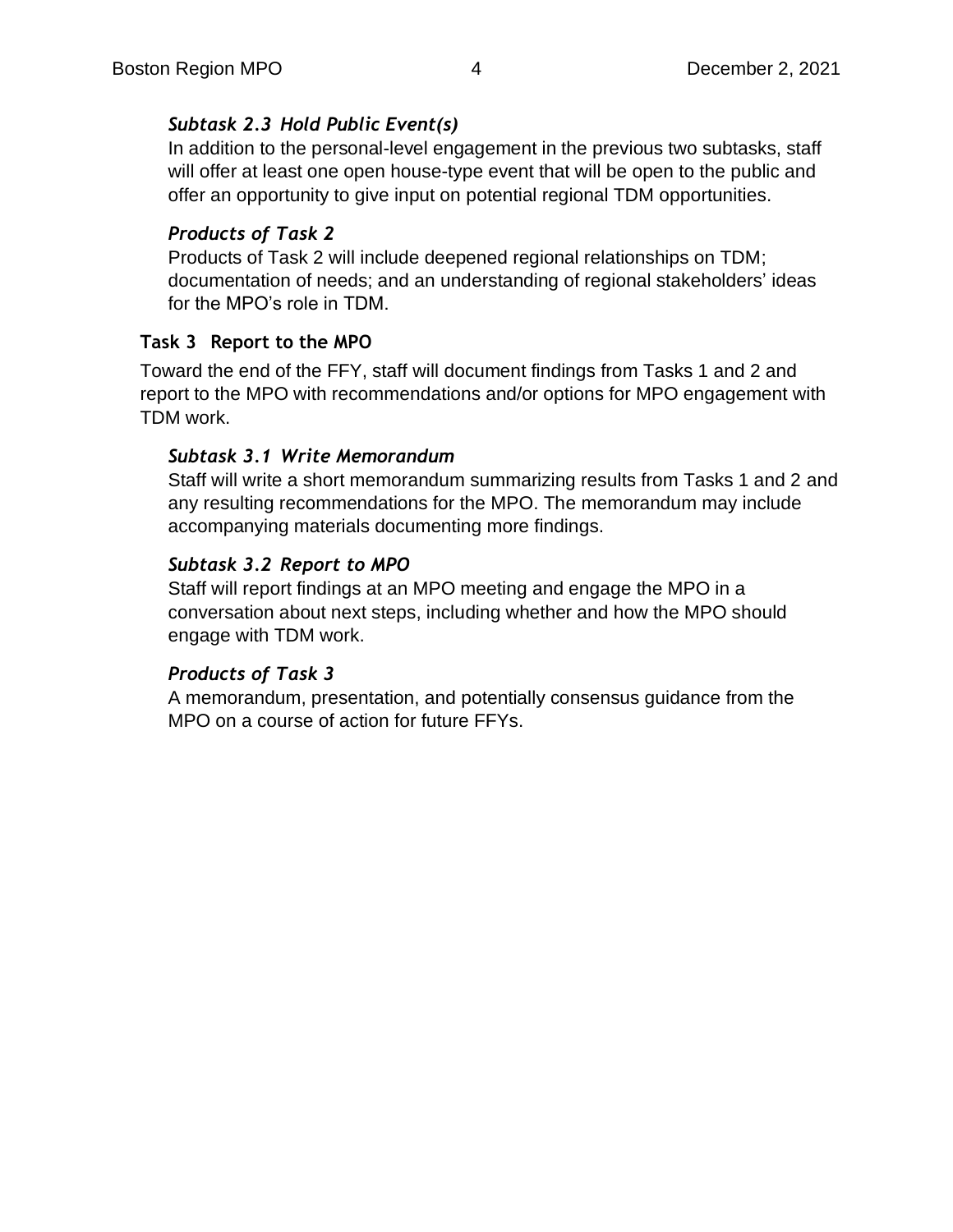#### **Exhibit 1 ESTIMATED SCHEDULE Travel Demand Management Follow-Up**

|                                       | Month |  |  |  |  |   |  |  |  |  |
|---------------------------------------|-------|--|--|--|--|---|--|--|--|--|
| Task                                  |       |  |  |  |  | 6 |  |  |  |  |
| 1. Research MPO Involvement in TDM    |       |  |  |  |  |   |  |  |  |  |
| 2. Consult with Regional Stakeholders |       |  |  |  |  |   |  |  |  |  |
| 3. Report to the MPO                  |       |  |  |  |  |   |  |  |  |  |

Products/Milestones

A: Memorandum and report to MPO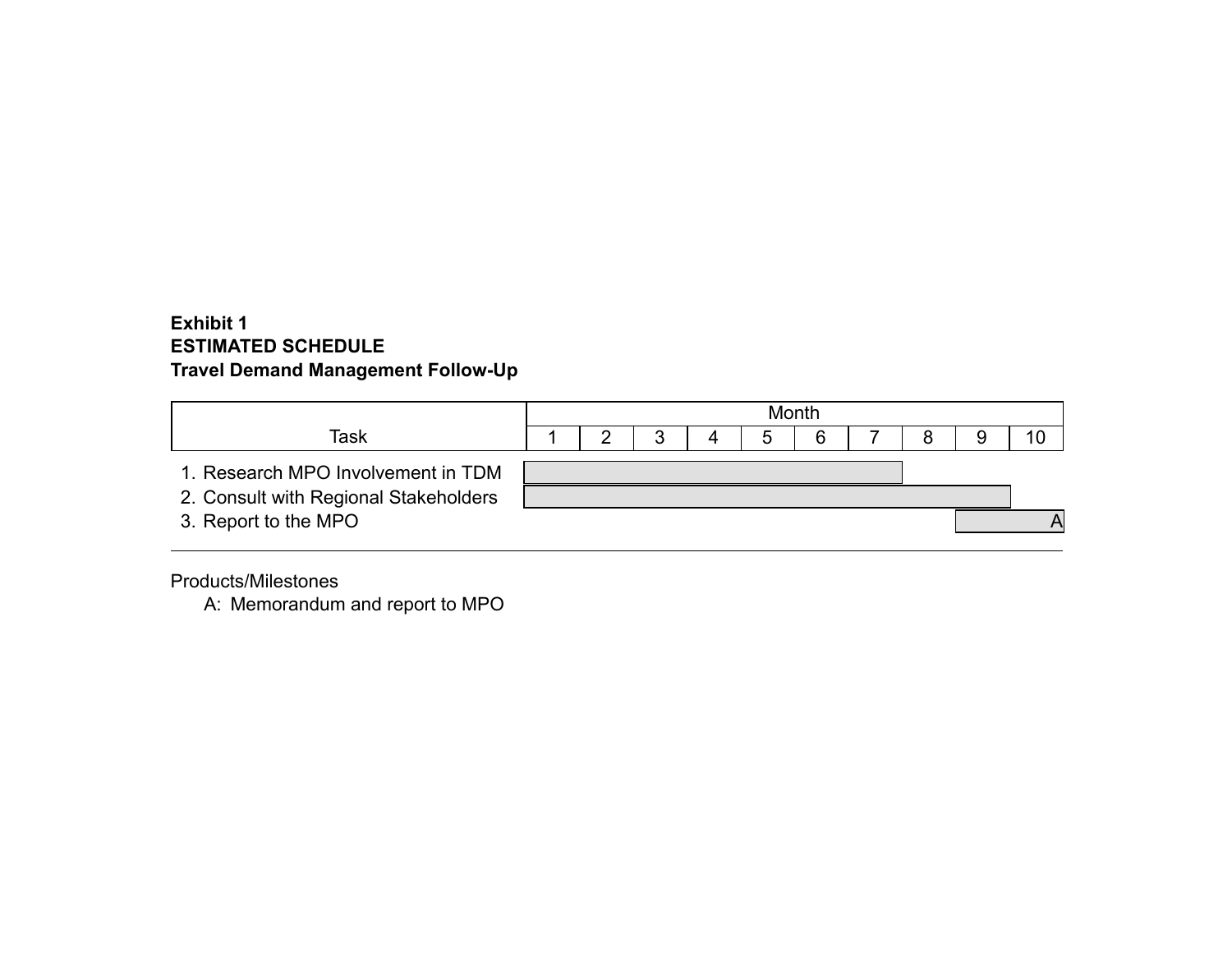#### **Exhibit 2 ESTIMATED COST Travel Demand Management Follow-Up**

## **Direct Salary and Overhead <b>\$10,000 \$10,000**

|                                       | Person-Weeks |       |       |       |              | <b>Direct</b> | <b>Overhead</b>  | Total    |
|---------------------------------------|--------------|-------|-------|-------|--------------|---------------|------------------|----------|
| Task                                  | $M-1$        | $P-4$ | $P-3$ | $P-2$ | <b>Total</b> |               | Salary (109.09%) | Cost     |
| 1. Research MPO Involvement in TDM    | 0.0          | 0.0   | 1.6   | 0.0   | 1.6          | \$1,946       | \$2,123          | \$4,069  |
| 2. Consult with Regional Stakeholders | 0.0          | 0.0   | 0.5   | 0.1   | 0.6          | \$670         | \$731            | \$1,402  |
| 3. Report to the MPO                  | 0.1          | 0.2   | 1.4   | 0.0   | 1.7          | \$2,166       | \$2,363          | \$4,529  |
| Total                                 | 0.1          | 0.2   | 3.5   | 0.1   | 3.9          | \$4,783       | \$5,217          | \$10,000 |
| <b>Other Direct Costs</b>             |              |       |       |       |              |               |                  | \$0      |
| <b>TOTAL COST</b>                     |              |       |       |       |              |               |                  | \$10,000 |

#### **Funding**

MPO Combined PL and §5303 Contract #114674